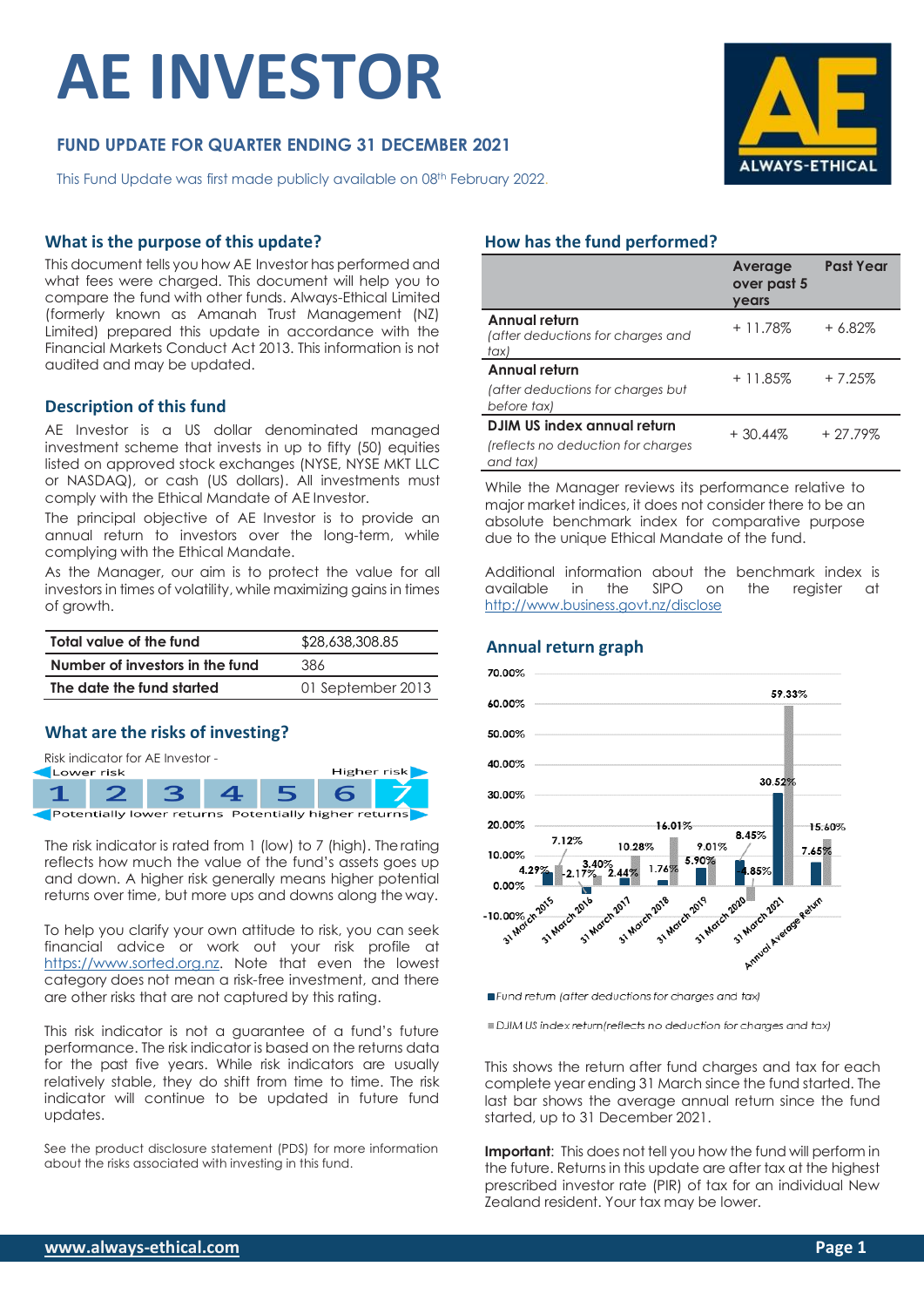#### **What fees are investors charged?**

Investors in AE Investor are charged fund charges. In the year to 30 June 2021, these were:

|                                                       | % of net asset<br>value |
|-------------------------------------------------------|-------------------------|
| <b>Total fund charges</b>                             | 3.23%                   |
| Which are made up of:                                 |                         |
| <b>Total management and administration</b><br>charges | 1.59%                   |
| Including:                                            |                         |
| Manager's basic fee                                   | 1.25%                   |
| Other management and<br>administration charges*       | 0.34%                   |
| Total performance-based fees*                         | 1.64%                   |

#### **Example of how this applies to an investor**

Small differences in fees and charges can have a big impact on your investment over the long term.

Imran had \$10,000 in the fund at the start of the year and did not make any further contributions. At the end of the period, Imran made a profit after fund charges were deducted of \$725.00. (that is 7.25% of his initial \$10,000). Imran did not pay any other charges. This gives Imran a total return of \$725.00 for the year.

Investors may also be charged individual action fees for specific actions or decisions (for example, for withdrawing from or switching funds). See the PDS for AE Investor on the offer register at <http://www.business.govt.nz/disclose> for more information about those fees.

*\*The performance-based fees and other management and administration charges are estimates, based on historical costs. Please refer to note 1 at the end of this Fund Update for more information on how fees are charged.*

## **What does the fund invest in?**

#### **Actual investment mix**

This shows the types of assets that the fund invests in -



#### **Target investment mix**

This shows the mix of assets that the fund generally intends to invest in -

|                              | % of net asset<br>value |
|------------------------------|-------------------------|
| Cash and cash equivalents    | 20.00%                  |
| New Zealand fixed interest   | $0.00\%$                |
| International fixed interest | $0.00\%$                |
| Australasian equities        | 0.00%                   |
| International equities       | 80.00%                  |
| Listed property              | $0.00\%$                |
| Unlisted property            | $0.00\%$                |
| Commodities                  | $0.00\%$                |
| Other                        | 0.00%                   |
|                              |                         |

#### **Top 10 investments**

| <b>Name</b>                          | % of net asset<br>value of the fund | <b>Type</b>               | Country       | <b>Credit rating</b><br>(if applicable) |
|--------------------------------------|-------------------------------------|---------------------------|---------------|-----------------------------------------|
| 1. JPMorgan - Cash holding           | 47.43%                              | Cash and cash equivalents | United States | AA-                                     |
| 2. ANZ Bank - call accounts          | 16.55%                              | Cash and cash equivalents | New Zealand   | $AA-$                                   |
| 3. Microsoft Corporation             | 2.70%                               | International equities    | United States |                                         |
| 4. Apple Inc.                        | 2.62%                               | International equities    | United States |                                         |
| 5. Martin Marietta Materials, Inc.   | 2.53%                               | International equities    | United States |                                         |
| 6. Vulcan Materials Company          | 2.47%                               | International equities    | United States |                                         |
| 7. ASB Bank - call accounts          | 2.10%                               | Cash and cash equivalents | New Zealand   | $AA-$                                   |
| 8. Alphabet Inc.                     | 1.95%                               | International equities    | United States |                                         |
| 9. Sociedad Quimica y Minera<br>S.A. | 1.59%                               | International equities    | United States |                                         |
| 10. Pepsico, Inc.                    | 1.56%                               | International equities    | United States |                                         |

The top 10 investments make up 81.50% of the fund